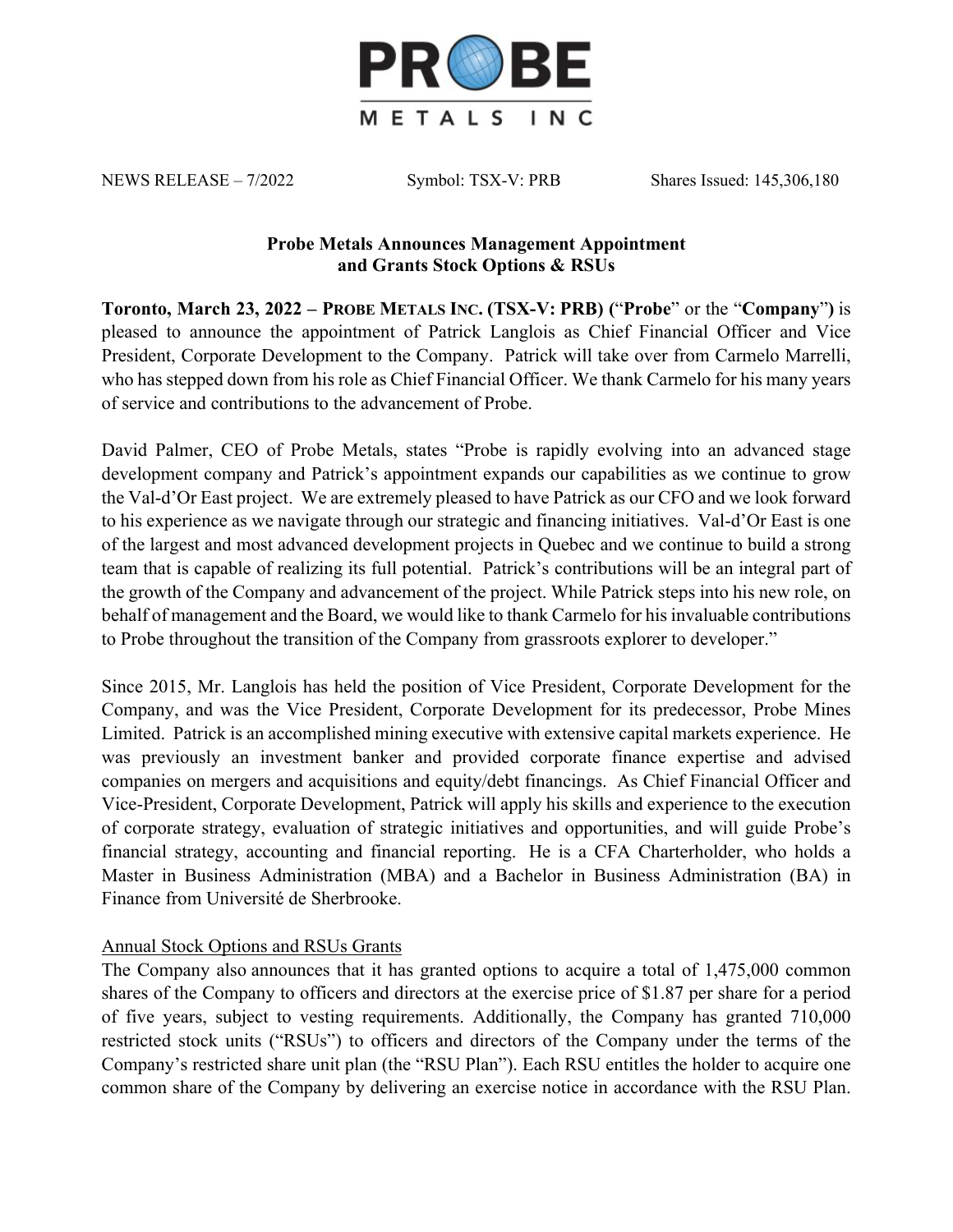The RSU grant follows the guidelines of the RSU Plan, the text of which is available on www.sedar.com.

## **About Probe Metals:**

Probe Metals Inc. is a leading Canadian gold exploration company focused on the acquisition, exploration and development of highly prospective gold properties. The Company is committed to discovering and developing high-quality gold projects, including its key asset the multimillion-ounce Val-d'Or East Gold Project, Québec. The Company is well-funded and controls a strategic land package of approximately 1,500-square-kilometres of exploration ground within some of the most prolific gold belts in Québec. The Company was formed as a result of the \$526M sale of Probe Mines Limited to Goldcorp. Eldorado Gold Corporation currently owns approximately 10.4% of the Company.

On behalf of Probe Metals Inc.,

*Dr. David Palmer,* President & Chief Executive Officer

## *For further information:*

Please visit our website at www.probemetals.com or contact:

Seema Sindwani Director of Investor Relations info@probemetals.com +1.416.777.9467

Forward-Looking Statements

Neither TSX Venture Exchange nor its Regulation Services Provider (as that term is defined in the policies of the TSX Venture Exchange) accepts responsibility for the adequacy or accuracy of this release. This News Release includes certain "forward-looking statements" which are not comprised of historical facts. Forward-looking statements include estimates and statements that describe the Company's future plans, objectives or goals, including words to the effect that the Company or management expects a stated condition or result to occur. Forward-looking statements may be identified by such terms as "believes", "anticipates", "expects", "estimates", "may", "could", "would", "will", or "plan". Since forward-looking statements are based on assumptions and address future events and conditions, by their very nature they involve inherent risks and uncertainties. Although these statements are based on information currently available to the Company, the Company provides no assurance that actual results will meet management's expectations. Risks, uncertainties and other factors involved with forward-looking information could cause actual events, results, performance, prospects and opportunities to differ materially from those expressed or implied by such forward-looking information. Forward looking information in this news release includes, but is not limited to, following: the Company's objectives, goals or future plans. Factors that could cause actual results to differ materially from such forward-looking information include, but are not limited to: the ability to compete the financing on the terms as announced or at all; failure to identify mineral resources; failure to convert estimated mineral resources to reserves; delays in obtaining or failures to obtain required regulatory, governmental, environmental or other project approvals; political risks; the anticipated results of the Preliminary Economic Assessment for the Val-d'Or East project, including future project opportunities, future operating and capital costs, closure costs, AISC, the projected NPV, IRR, timelines, permit timelines, and the ability to obtain the requisite permits, economics and associated returns of the Val-d'Or East project, the technical viability of the Val-d'Or East project, the market and future price of and demand for gold, the environmental impact of the Val-d'Or East project, and the ongoing ability to work cooperatively with stakeholders, including the local levels of government; inability to fulfill the duty to accommodate First Nations and other indigenous peoples; uncertainties relating to the availability and costs of financing needed in the future; changes in equity markets, inflation, changes in exchange rates, fluctuations in commodity prices; delays in the development of projects, capital and operating costs varying significantly from estimates; an inability to predict and counteract the effects of COVID-19 on the business of the Company, including but not limited to the effects of COVID-19 on the price of commodities, capital market conditions, restriction on labour and international travel and supply chains; and the other risks involved